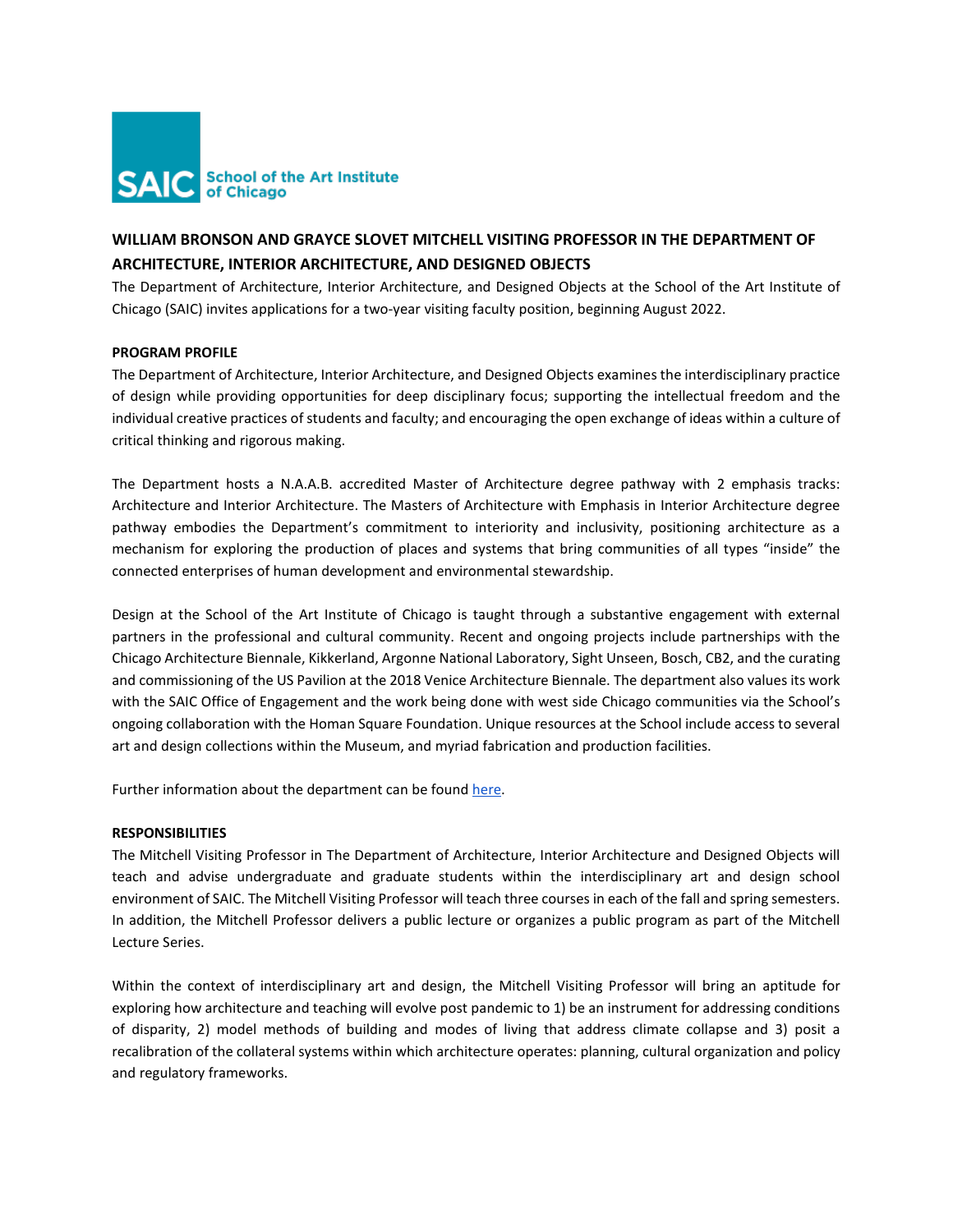# **QUALIFICATIONS**

A terminal degree in architecture, interior architecture or a related field is preferred. Relevant teaching experience is preferred. A demonstrated national and/or international profile is preferred. Readiness for teaching within the Master of Architecture program is valued.

The ideal candidate will contribute to the diversity of the School and bring a perspective, a way of thinking, and/or a unique set of experiences that expand the intellectual conversations and design practices in the various disciplinary fields.

The School values its participation in Chicago's civic and cultural life. We expect the Mitchell Visiting Professor to be in Chicago and in-person at the SAIC for the academic semesters.

# **APPLICATION PROCEDURES**

On or before May 6, 2022, please submit application materials via [http://SAICfaculty.slideroom.com.](http://saicfaculty.slideroom.com/) You will be asked to create an account after which time you may complete the application composed of fill-in fields and uploaded documents. SAIC will underwrite the application fees; you will not be charged to apply for the position.

You are encouraged to begin the application well before the deadline. No applications may be submitted beyond the deadline for any reason.

Complete the fields for: educational background; current position; and contact information for three professional references.

Please convert all word documents into PDFs before sending. Required files to upload include:

- cover letter stating your interests and qualifications
- resume or curriculum vitae
- statement of research and practice, including thoughts on architecture and its production in the age of global climate change
- statement of teaching philosophy (please include your thoughts on teaching to a diverse student body and creating an inclusive learning environment)
- documentation of professional work
- separate documentation of students' work (if available)
- 1 to 3 example(s) of course syllabi (if available)

### **QUESTIONS**

Questions about this position, application procedures, or the search process may be emailed to saicteach@saic.edu. Please consult [www.saic.edu](http://www.saic.edu/) for information on the School and its programs.

### **ABOUT SAIC**

A leader in educating artists, designers, and scholars since 1866, the School of the Art Institute of Chicago (SAIC) offers undergraduate, graduate, and post-baccalaureate programs to students from across the globe. Located in the heart of Chicago, the School is one of the largest and oldest private schools of art and design in the country with programs reflecting current practices in art. SAIC's educational philosophy is built upon a transdisciplinary approach to art and design that provides unparalleled opportunities for students to develop their creative and critical abilities with